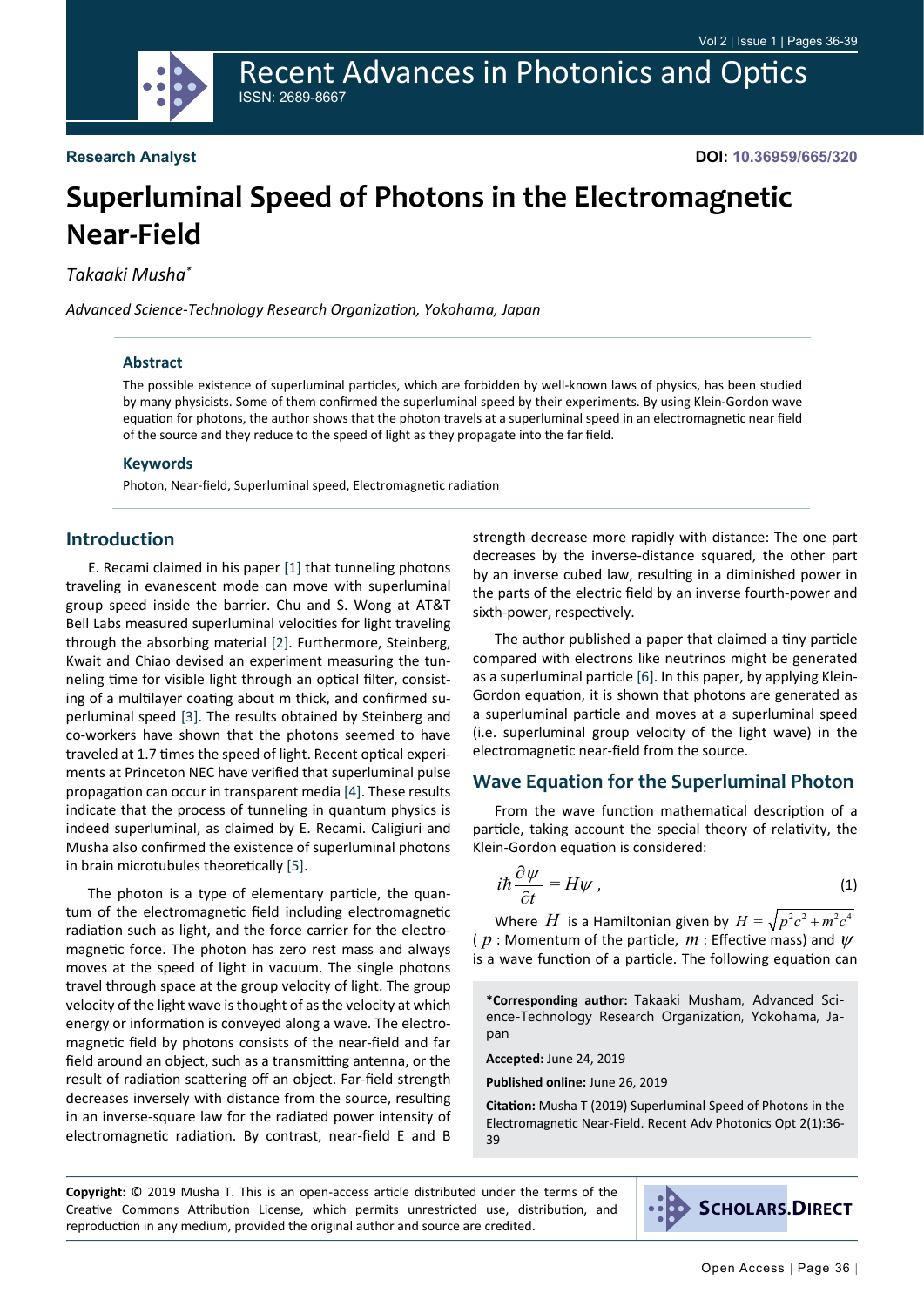<span id="page-1-0"></span>

be obtained for the accelerating particle [\[7](#page-3-7)]

$$
\frac{\partial \psi}{\partial p} = -\frac{i}{mah} \sqrt{p^2 c^2 + m^2 c^4} \psi , \qquad (2)
$$

Where  $\hbar$  is the Plank constant divided by  $2\pi$ , c is the speed of light, and  $a$  is a proper acceleration given by  $p = mat$ .

From Eq. (2), we have the solution given by [\[7](#page-3-7)]

$$
\psi = C \cdot \exp\left[-i\frac{c}{2m a \hbar} \left(p\sqrt{p^2 + m^2 c^2} + m^2 c^2 \log(p + \sqrt{p^2 + m^2 c^2})\right)\right], \quad (3)
$$

Where *C* is an arbitrary constant.

By introducing the particle linear momentum  
\n
$$
p = \frac{mv}{\sqrt{1 - v^2/c^2}}
$$
, and the energy  $E = \frac{mc^2}{\sqrt{1 - v^2/c^2}}$ , we have  
\n
$$
\psi = C \cdot \exp\left[-i\frac{Ec}{2a\hbar}\sqrt{1 - \beta^2}\left(\frac{\beta}{1 - \beta^2} + \log\left(\frac{E}{c}\right) + \log(1 + \beta)\right)\right],
$$
 (4)

Where  $\beta = v/c$ .

The proper acceleration of a particle is determined as if the photon is generated in a quantum region, with size *l* [[8\]](#page-3-8).

Considering that  $m_e = \Delta E / c^2$  (equivalent mass of a photon) and  $\Delta t = l/c$ , and in addition taking care of the uncertainty principle for momentum  $\Delta p \cdot l \approx \hbar$ , and energy  $\Delta E = \Delta p \cdot c$ , then the proper acceleration of the photon is estimated [[9\]](#page-3-9):

$$
a \approx \frac{1}{m_e} \frac{\Delta p}{\Delta t} = \frac{c^2}{l},\tag{5}
$$

When we let  $E = \hbar \omega$ , we obtain wave functions for subluminal speed as [\[10](#page-3-10)] ( $v < c$ ):

$$
\psi = C \cdot \exp\left[-i\frac{\omega l}{2c}\sqrt{1-\beta^2}\left(\frac{\beta}{1-\beta^2} + \log(\hbar\omega/c) + \log(1+\beta)\right)\right], \quad (6.1)
$$

and for superluminal speed ( $v > c$ ):

$$
\psi_* = C \cdot \exp\left[-\frac{\omega l}{2c} \sqrt{\beta^2 - 1} \left(\frac{\beta}{\beta^2 - 1} - \log(\hbar \omega / c) - \log(1 + \beta)\right)\right], \quad (6.2)
$$

Where  $\omega$  is an angular frequency of the particle and  $\beta$ is the ratio of the particle velocity divided by the light speed.

[Figure 1](#page-1-0) shows the wave function for the highly accelerated particle, which shows the possibility of tunnelling through the light barrier.

If we consider the light barrier as a potential barrier, the probability of a particle to tunnel through the light barrier can be estimated in the WKB approximation and it is given by

$$
T \approx |\psi_*|^2/|\psi|^2 = \exp\left[-\frac{\omega l}{c}\sqrt{\beta^2-1}\left(\frac{\beta}{\beta^2-1}-\log(\hbar\omega/c)-\log(1+\beta)\right)\right], \quad (7)
$$

Supposing that the size of the quantum region *l* is approximately equal to the Plank length  $l_p$ , we have

$$
T(\omega) \approx \exp\left[-\frac{\omega}{c}l_p\sqrt{3}\left(\frac{2}{3}-\log(\hbar\omega/c)-\log 3\right)\right],
$$
 (8)

Obtained after inserting  $\beta \approx 2$ , a value that can be estimated from the uncertainty principle [\[11\]](#page-3-6).

Then Equation (8) can be rewritten under the form

$$
T(\omega) \approx \exp[-l_p \omega(\gamma - \varepsilon \log \omega)], \qquad (9)
$$

Where

$$
\gamma = \frac{2 - 3\log(\hbar/c) - 3\log 3}{\sqrt{3}c} \approx 5.62 \times 10^{-7}, \quad (10.1)
$$

and

$$
\varepsilon = \sqrt{3} / c \approx 5.77 \times 10^{-9}.
$$
 (10.2)

# **Probability of a Photon to Tunnel through the Light Barrier**

From Equation (9), we can estimate the probability of a photon to tunnel through the light barrier, represented graphically in [Figure 2](#page-2-0). In this figure, the horizontal line is for the radial frequency of the photon and the vertical line is for the probability of photons to tunnel through the light barrier.

From this figure, the probability of a photon in a superluminal state almost becomes unity up to the Plank frequency  $(1.85$  Hz), and it is seen that the photon is generated as a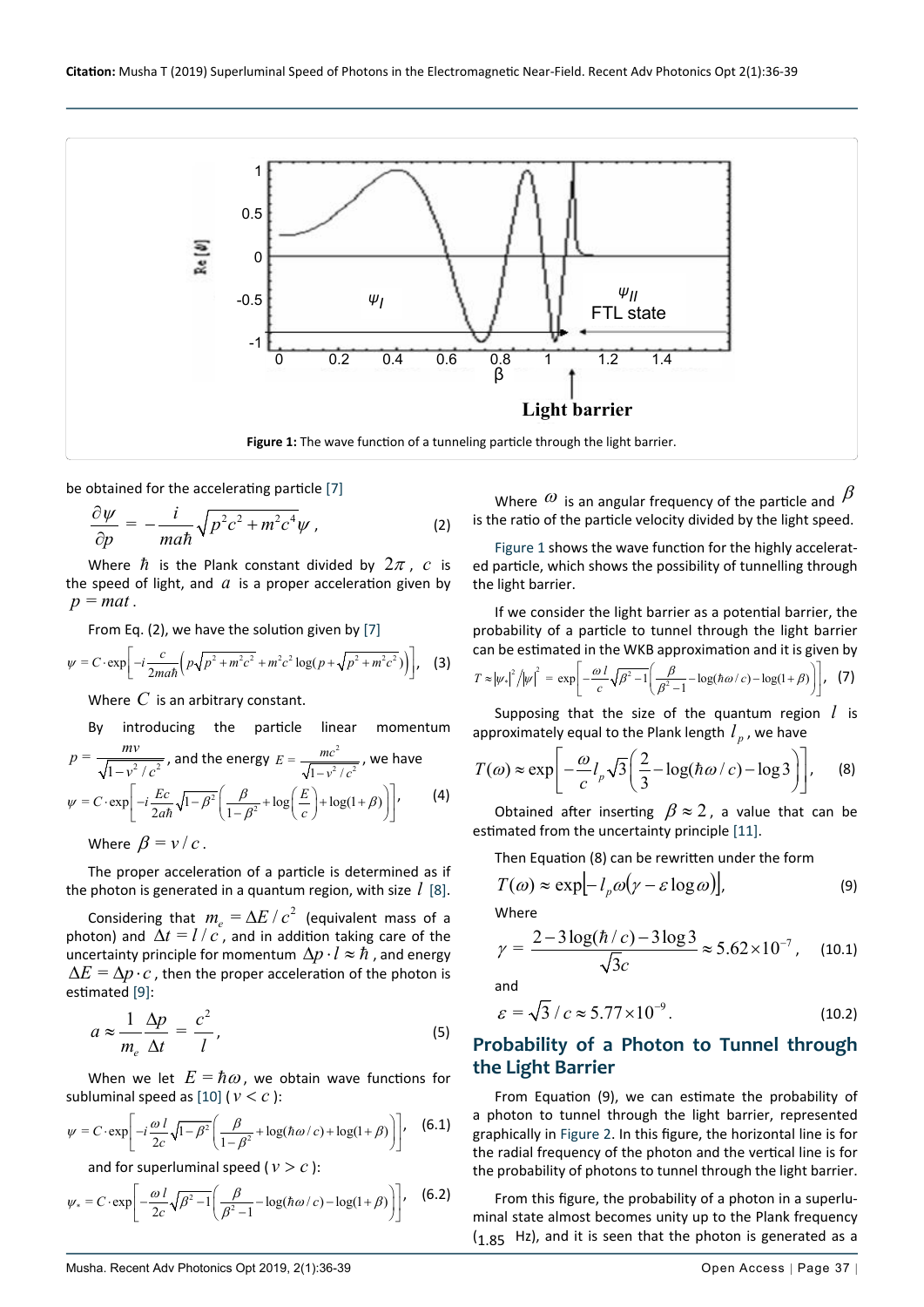<span id="page-2-0"></span>

<span id="page-2-1"></span>

superluminal particle. From [Figure 1,](#page-1-0) it can be seen that a tunneling particle through the light barrier returns to the original state within a finite length of time, which can be estimated by the uncertainty principle. The difference of momentum ∆*p* of the photon in an original state at the source and the photon in a superluminal state can be estimated to be  $\Delta p = p$ , where  $p$  is the momentum of the photon in a superluminal state. As the momentum of the photon can be described as  $p = \hbar \cdot k = h / \lambda$ , then from the uncertainty principle,  $\Delta p \cdot \Delta x \approx \hbar$ , we get

$$
\Delta x \approx \frac{\hbar}{p} = \frac{\lambda}{2\pi},\tag{11}
$$

Which represents the traveling distance of a photon in a superluminal state.

This value coincides with the region of the near field of the electromagnetic wave as shown in [Figure 3](#page-2-1) and we can

conclude that photons moves in a near field from the source at the superluminal speed and reduce to the speed of light (i.e. group velocity of the light wave) as they propagate into the far field.

W. D. Walkers obtained the same result for the electromagnetic wave by using the electromagnetic theory [[12](#page-3-11)[-14](#page-3-12)], and he claimed that it should be possible to reduce the time delay by monitoring lower frequency EM field in the electromagnetic near-field.

### **Conclusion**

From the above theoretical analysis, it is seen that photons propagate at superluminal speed in the electromagnetic near-field from the source and reduce to the speed of light as they propagate into the far field. This phenomenon can be applied for speeding up the processing time of photonic computer systems.